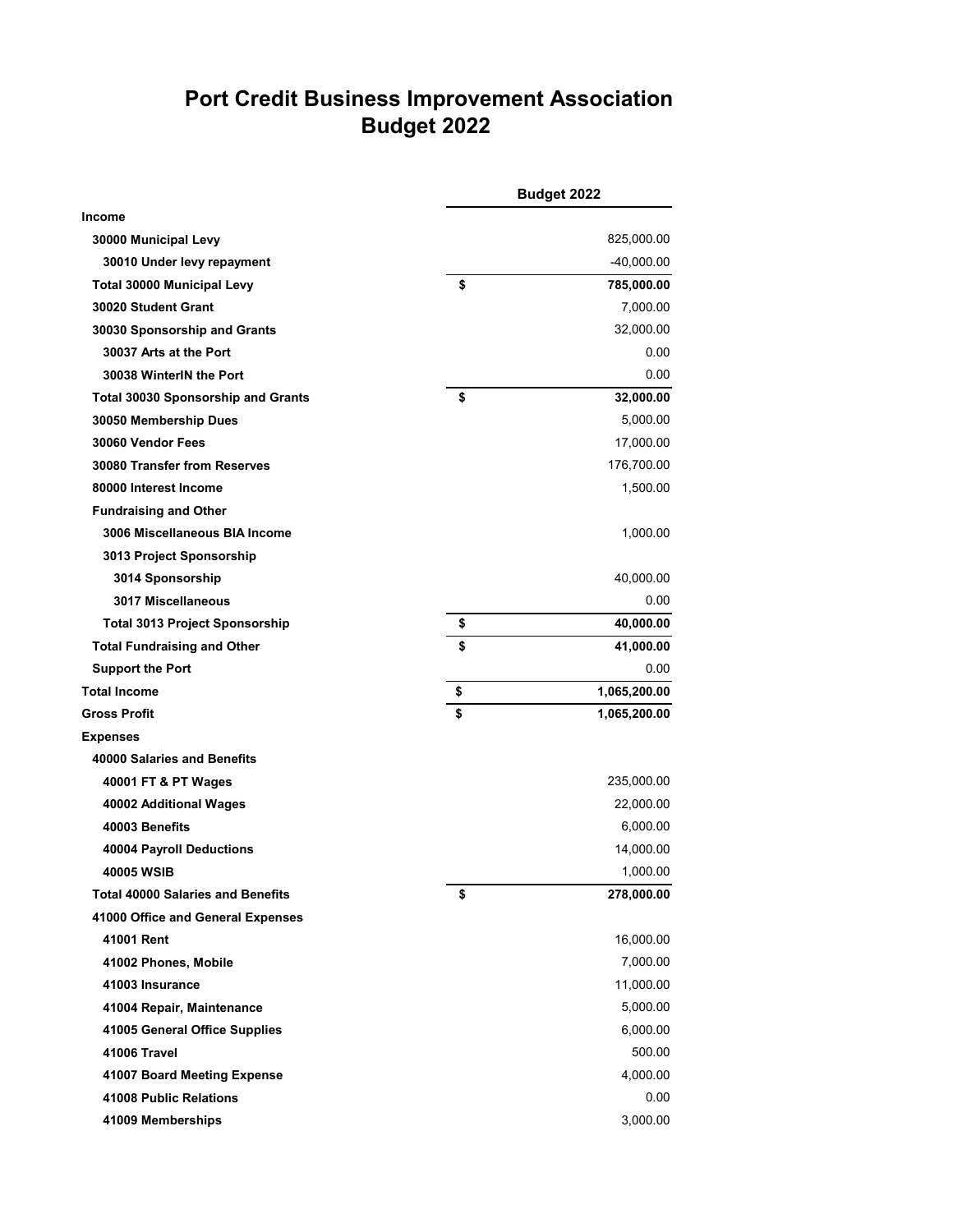| 41011 Office Cleaning                               | 3,000.00         |
|-----------------------------------------------------|------------------|
| 41012 General IT Expense                            | 12,000.00        |
| <b>Total 41000 Office and General Expenses</b>      | \$<br>67,500.00  |
| 42000 Professional Services                         |                  |
| 42001 Professional Fees                             | 2,000.00         |
| 42002 Bookkeeping Services                          | 12,000.00        |
| <b>Total 42000 Professional Services</b>            | \$<br>14,000.00  |
| 43000 Finance Fee                                   |                  |
| 43001 Bank Charges                                  | 2,000.00         |
| 43002 Provincial HST adjustment                     | 10,000.00        |
| Total 43000 Finance Fee                             | \$<br>12,000.00  |
| 44000 Audit                                         |                  |
| 44001 Audit                                         | 2,700.00         |
| Total 44000 Audit                                   | \$<br>2,700.00   |
| 45000 Beautification & Maintenance                  |                  |
| 45001 Streetscape Maint. and Decor                  | 40,000.00        |
| 45002 Landscaping                                   | 195,000.00       |
| 45004 Banners                                       | 10,000.00        |
| 45005 Other Beautification                          | 20,000.00        |
| <b>Total 45000 Beautification &amp; Maintenance</b> | \$<br>265,000.00 |
| 46000 Advertising and Promotion                     |                  |
| 46001 Media Marketing                               | 25,000.00        |
| <b>46002 Promotional Materials</b>                  | 5,000.00         |
| 46003 Signage                                       | 5,500.00         |
| 46004 Website-hosting and maintance                 | 5,000.00         |
| 46005 Other Marketing (Bus Wrap)                    | 0.00             |
| 46006 Networking/Training/Conferences               | 10,000.00        |
| 4607 Events and Campaigns                           | 6,000.00         |
| <b>Total 46000 Advertising and Promotion</b>        | \$<br>56,500.00  |
| 47000 Project Expenses                              |                  |
| 4626 Security                                       |                  |
| 4626-2 Duty Police                                  | 35,000.00        |
| <b>Total 4626 Security</b>                          | \$<br>35,000.00  |
| 47001 Farmers Market                                | 27,000.00        |
| 47002 WinterIN the Port                             | 20,000.00        |
| 47003 SpringIN the Port                             | 10,000.00        |
| 47004 Portchella                                    | 20,000.00        |
| <b>Classic Cars</b>                                 | 15,000.00        |
| Total 47004 Arts at the Port                        | \$<br>35,000.00  |
| 47006 Tricks and treats                             | 0.00             |
| 47008 Walk of Fame.                                 |                  |
| Misc. X-Mas                                         | 5,000.00         |
| <b>Support the Port</b>                             | 5,000.00         |
| <b>Total 47000 Project Expenses</b>                 | \$<br>137,000.00 |
| 48000 Sponsorships                                  |                  |
| 48001 Busker Fest                                   | 17,500.00        |
| 48002 Vegfest                                       | 0.00             |
|                                                     |                  |